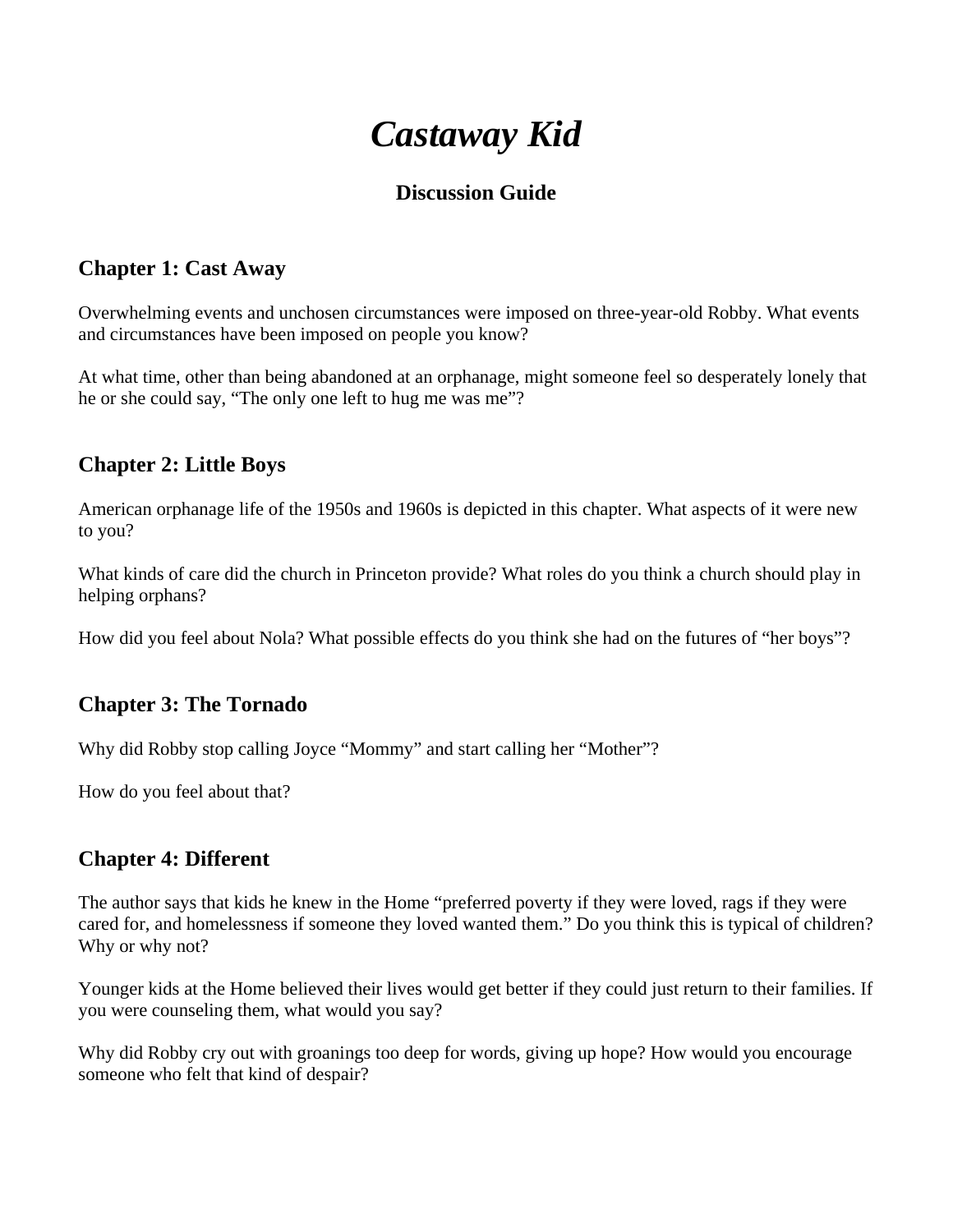# **Chapter 5: Kidnapped**

If a niece or nephew you were close to had been abducted as Robby was, how would you try to help him or her understand why it happened? How would you help him or her recover?

How would you describe Robby's relationship with God at the end of this chapter?

# **Chapter 6: The Doctors**

How would you respond to Robby's observation that "boys must be easier to throw away than girls"?

On the train ride back from visiting the doctors, Robby asked a question he'd never asked before, one that haunted him. What was it? What other kinds of experiences (divorce or death, for example) might cause someone to raise that question?

Robby also asked, "Am I going to be crazy, too, like my parents?" How would you answer a child who struggles with these questions?

# **Chapter 7: Gigi's Gift**

Why did Robby reject foster care? How did a quote from *Anne of Green Gables* affect his decision?

If you'd been in the author's place, what decision might you have made about foster care? Why?

# **Chapter 8: The Choice**

What does Gigi mean when she says, "Class ain't about cash, but character"? How would you define class? How would you define character?

If you were drawing a picture of the dynamics among Robby's mother, father, and Pauline, what would it look like?

# **Chapter 9: Atlanta**

What are your impressions of Pauline and the rest of Robby's Atlanta family?

Nola hoped and prayed that Robby would be rescued like the fictional character, Oliver Twist. What did she want to happen? How would you have prayed for Robby at this point?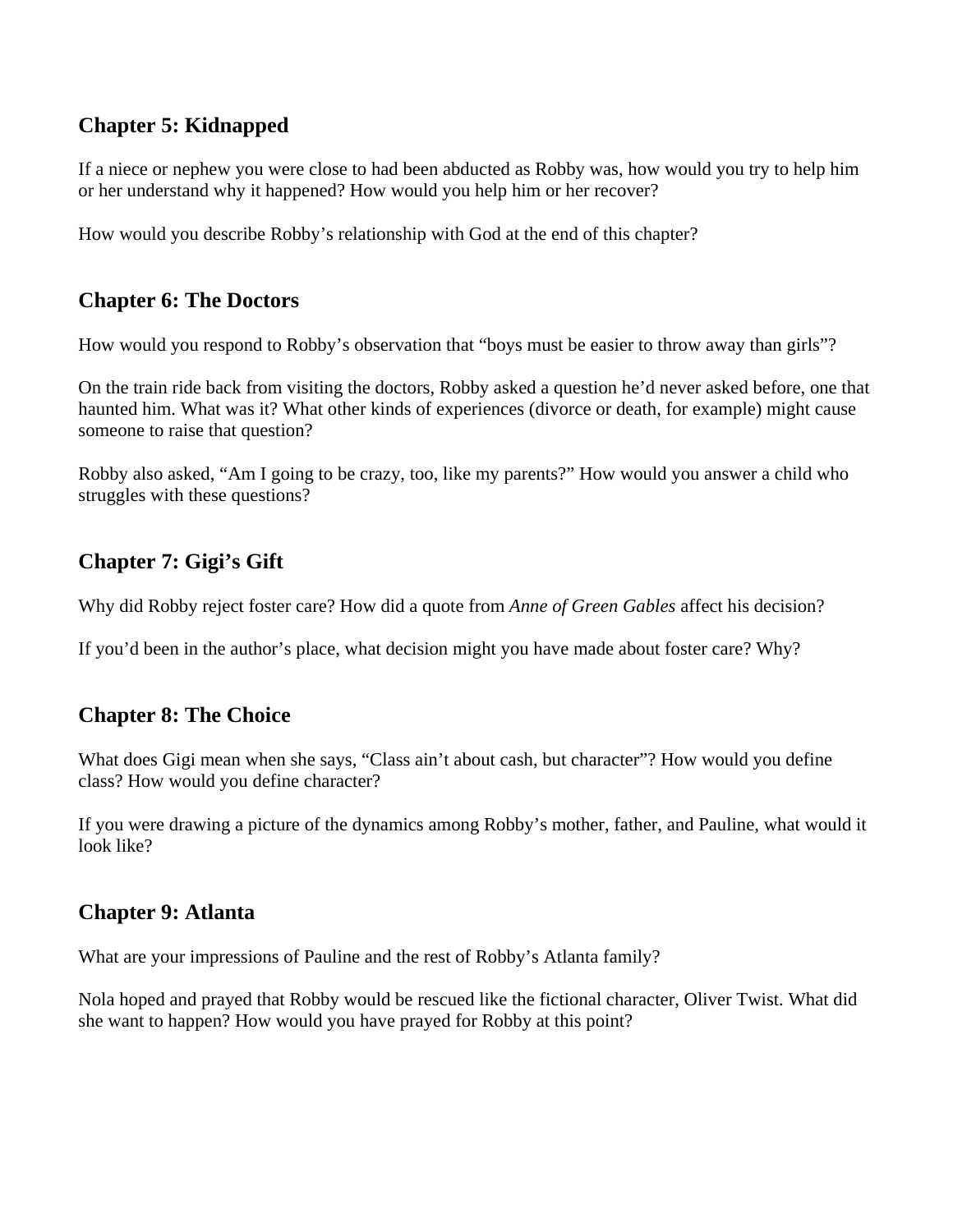# **Chapter 10: Is There Room?**

How did you feel when, "like a mama bear who knows it's time to leave her cub behind to fend for itself, [Nola] turned and walked away"? Has anything like that happened to you, either as a child or a parent? If so, what was the result?

How did "the loud silence [that] said everything I didn't want to hear" apply to Robby? Have you ever experienced such a silence? If so, how did you respond?

## **Chapter 11: Why?**

The chapter ends with, "the fire of my rage burned hotter than ever." Without considering the rest of the book, where would you predict the author would end up as a teenager and an adult? Why?

## **Chapter 12: Earning Power**

Robby decided that "money was going to save [him]." Do you think this attitude is common in our culture?

What do you think of the author's investment choices? What do they tell you about his values at that point?

What aspects of Booker T. Washington's point of view did Robby accept? What did he reject?

#### **Chapter 13: Reunion**

How did you feel about Mother in the restaurant scene?

What moved Robby to hold his mother's hand? How did you react to that moment? Why?

The author writes, "the lion of my anger shredded the lamb of my sympathy." Have you ever experienced a similar struggle? Has your "lamb" ever overcome your "lion"? What have you learned from these battles?

#### **Chapter 14: A Few Good Men**

What did you think of the men who tried to positively influence Robby? In what ways were they ordinary? How were they special?

Why do fatherless boys and motherless girls need mentors? What mentoring opportunities exist in your community?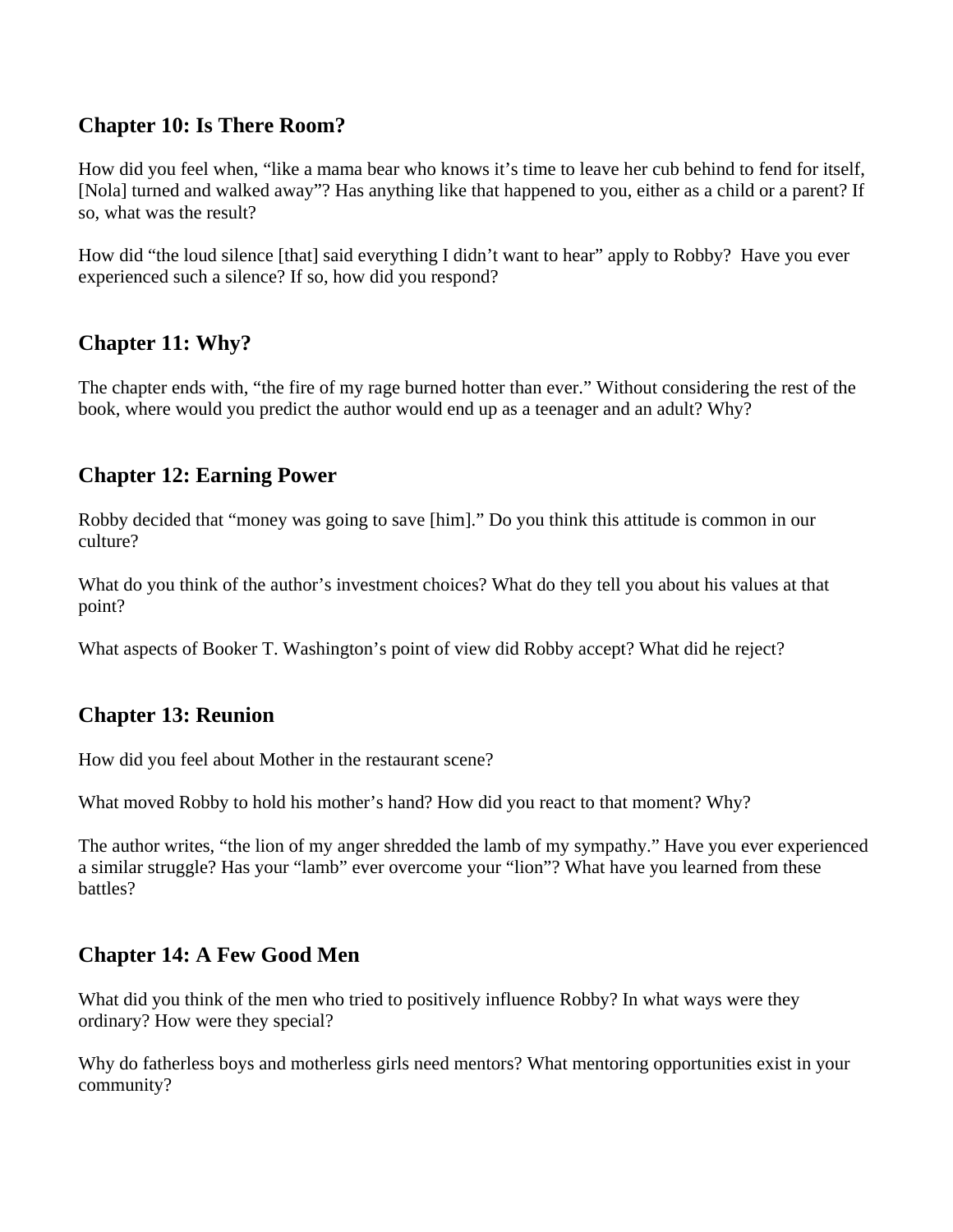Robby asked Marv a question, but refused to believe the answer. What was the question, and why couldn't Robby accept the answer?

# **Chapter 15: The Rebel**

What was going on inside Robby that the "ordinary" or "regular" kids didn't understand?

What hurts might be felt by the people around you in your neighborhood, in church, on the job, or in school that you wouldn't know about? What first step could you take toward understanding?

# **Chapter 16: A Losing Season**

Why did Robby dislike Christmas?

What was Dave's first response to the teenage boys at the Home? How did they treat him? How do you think Dave managed to stick with it?

"If I have to hurt like this, then other people are going to have to hurt as well." What does this tell you about the causes of some violence in our society, especially among teens?

# **Chapter 17: The Lifeguard**

What was Robby's agenda at church camp?

Judging from what Robby told the girl in the canoe, how did he feel about God? How do you relate to that viewpoint?

# **Chapter 18: Are You Real?**

Have you asked or heard others ask some of the spiritual questions Robby struggled with in this chapter? If so, what was the result?

How did Robby's view of his biological father influence his spiritual struggle?

What was the one issue Robby decided everything boiled down to?

What *didn't* Robby experience after he prayed? Nevertheless, what did he know had happened?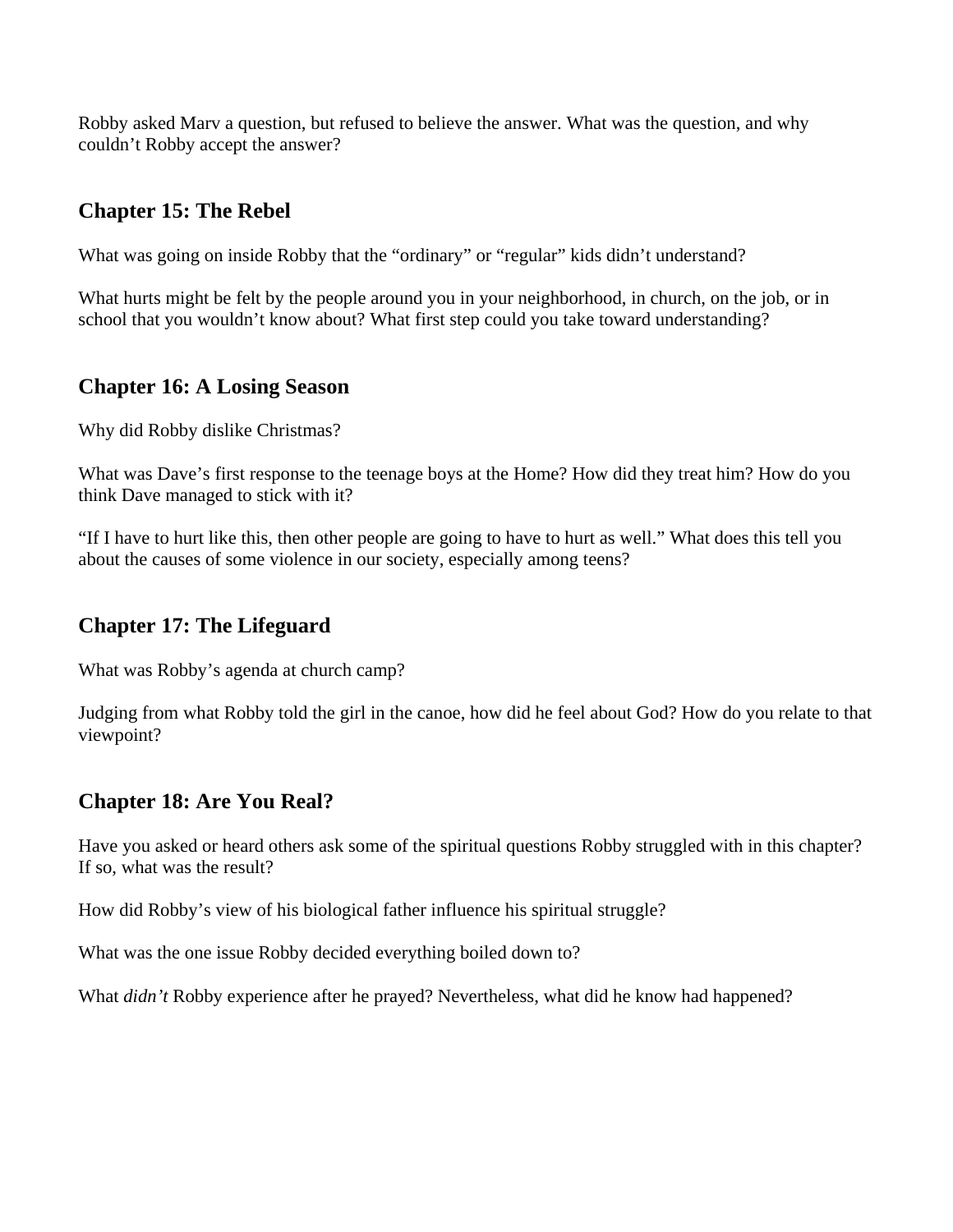# **Chapter 19: A New Beginning**

Robby was concerned that he'd be isolated if anyone discovered he was from an orphanage. How are people sometimes "set apart" because of their race, social class, or economic level? What other factors can lead to isolation?

In her parting words, what did Nola remind her "little Robby" of?

What part of Booker T. Washington's example did Robby want to follow at this point?

## **Chapter 20: The Freshman**

Why did Robby introduce himself on campus as Rob?

What experiences and resources did "normal" kids from "real" homes and families have that were missing during Rob's college days?

Have you ever found it difficult to slow your mind down in order to listen to God? How have you dealt with this?

## **Chapter 21: Home**

During the bus ride, in what way was Rob "invisible"?

"Home is where you are not a guest." Where are you most at home?

"Call Me Father, Rob. Call Me home." When the author reacted angrily to this offer, how did you feel? How did you respond to his eventual acceptance of God's adoption?

# **Chapter 22: Revelation**

By this point in the story, had you guessed why Rob wasn't raised in Atlanta? How do you feel about the reason?

If you'd known—but couldn't have done anything about—the reason, what would you have told Rob? Why?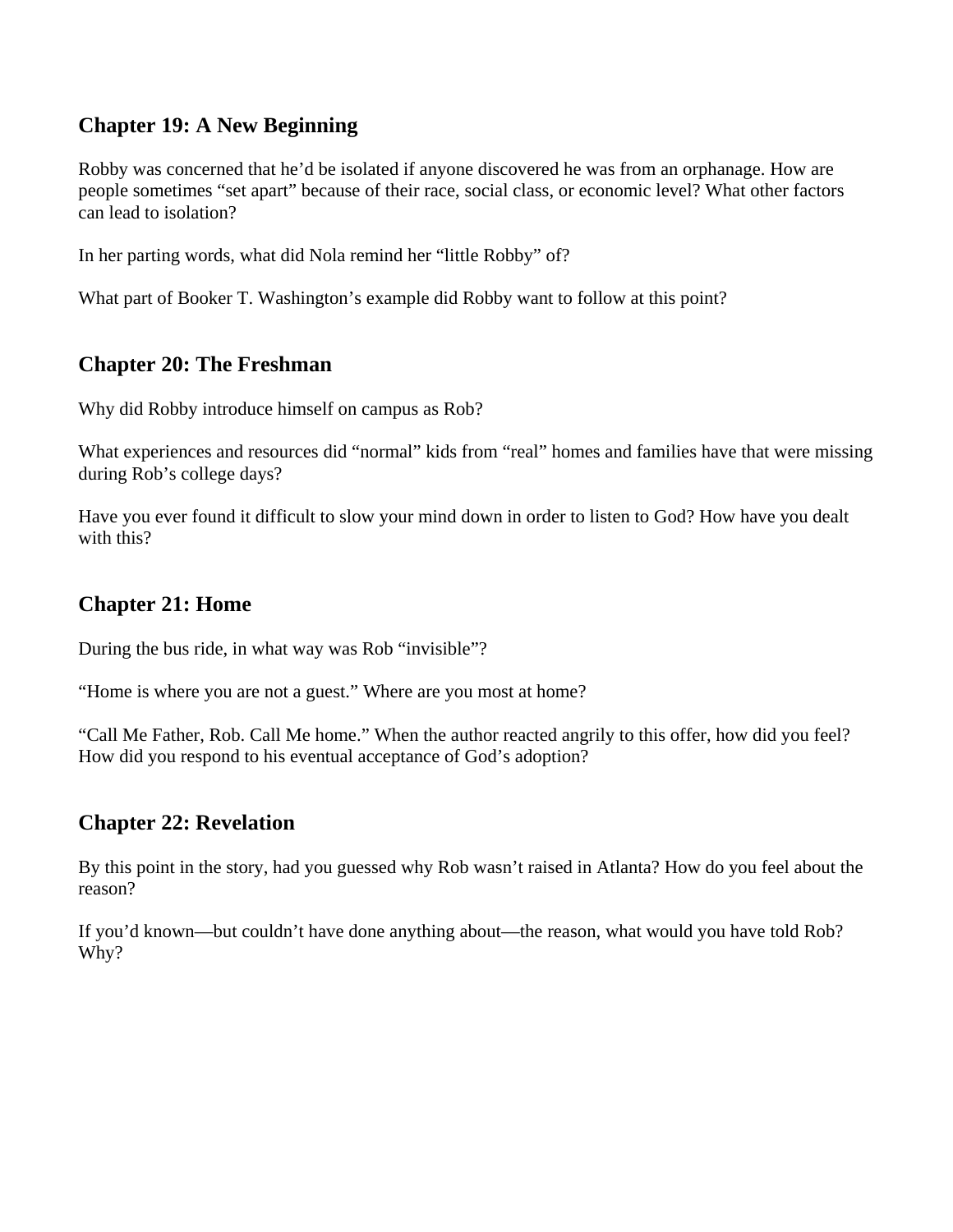## **Chapter 23: Into Africa**

Do you agree with the definitions of judgment, mercy, and grace? Why or why not?

How was eating the termites a major step in Rob's learning to trust?

How were Rob and Dapala different? How were they similar? What does it mean to you that they were able to pray to the same God?

# **Chapter 24: Forgive?**

Who and what did Corrie ten Boom need to forgive?

Why did Rob doubt he could forgive some of his relatives?

If you were Rob, would you have found it easy to forgive? Why or why not?

## **Chapter 25: Pauline**

Would you have started the journey of forgiveness with Pauline, Mother, or Father? Why?

Have you ever had to forgive someone when you felt you couldn't? Did the process resemble the one Rob describes? Explain.

#### **Chapter 26: Father**

"How could you leave me?" is not a question asked only by kids in orphanages. In what other circumstances might one ask that?

How did the attempted suicide of Rob's father affect other family members?

"You can't save someone who won't let you save them." What does this mean?

# **Chapter 27: Mother**

How would you explain the chapter's opening sentence to someone who'd never heard of Dali or Kafka?

What is hardest for some people about giving up bitterness, rage, resentments, or hatred?

Forgiving freed Rob from a victim mentality. Why is that important?

How would you advise someone who's emotionally wounded to begin the process of healing?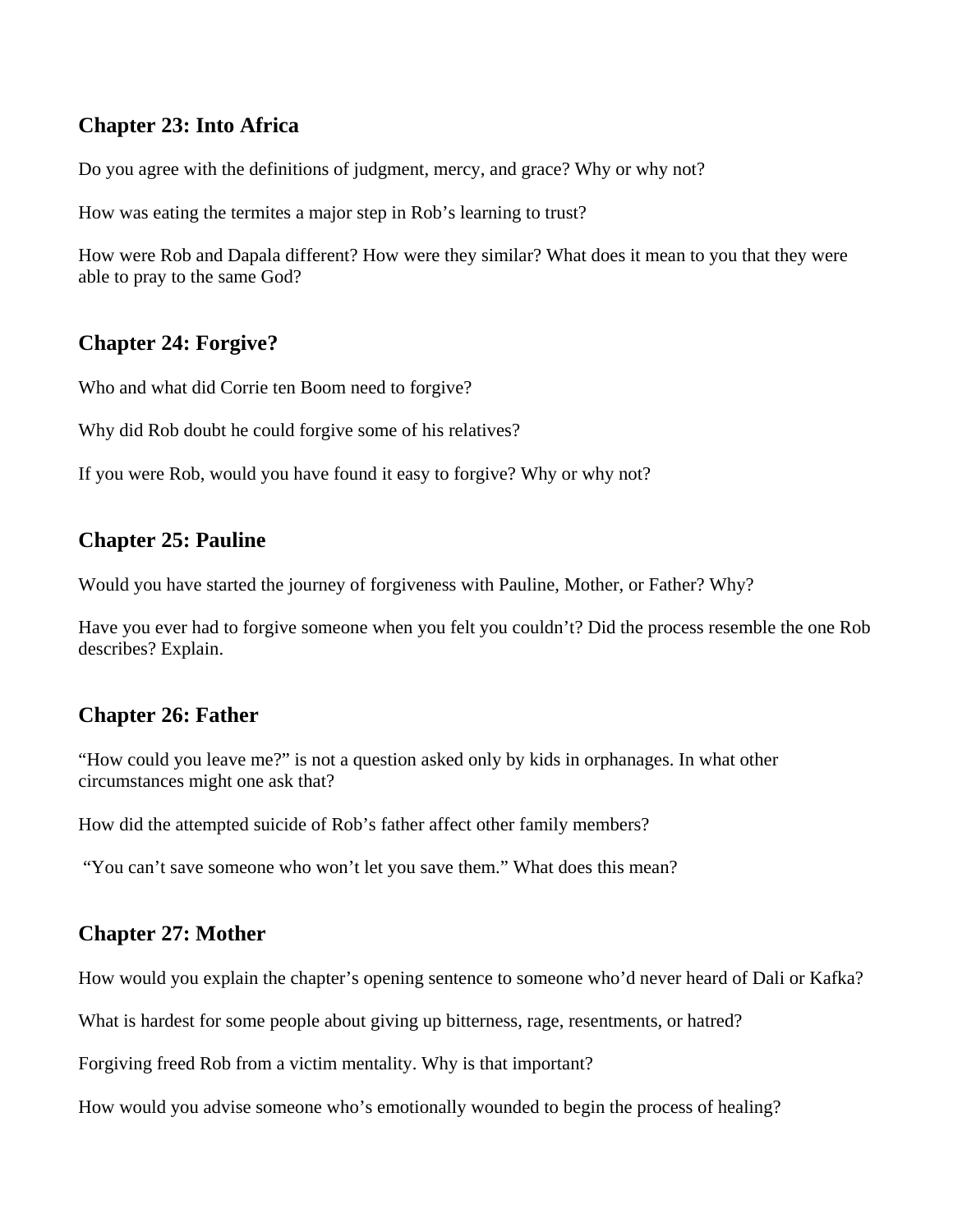## **Chapter 28: The Lost Boys**

How did Rob's volunteer work with the church youth group and the "castaway kids" in a group home show that he was rising above his childhood? What do you think enabled him to do that?

Why did Rob cry at his college graduation?

Read the prayer Rob prayed at graduation. Is it one you could pray? Why or why not?

# **Chapter 29: Seeking Susan**

Rob struggled over his initial attraction to Susan. Have you ever experienced an inner battle in which you seemed to be getting conflicting advice from opposing "sides"? What happened?

Can you identify with the awkwardness of Susan and Rob's first date? If so, how?

How do you feel about the author's reaction to his mother's death? How might you have reacted under similar circumstances?

# **Chapter 30: The Relationship**

Do you agree with the author that the inner beauty of a good woman can inspire a male to become a better man? Why or why not?

Why might some girls have stopped dating Rob because of his childhood? Would that have made sense to you?

How did Susan respond when Rob told her about his past? How would you have responded?

# **Chapter 31: Separated**

Why do you suppose Rob was clueless about Susan's feelings regarding his "American Safari"?

If you were counseling Susan and Rob at this stage of their relationship, what would you tell Susan about her "need to be needed"? What would you advise Rob?